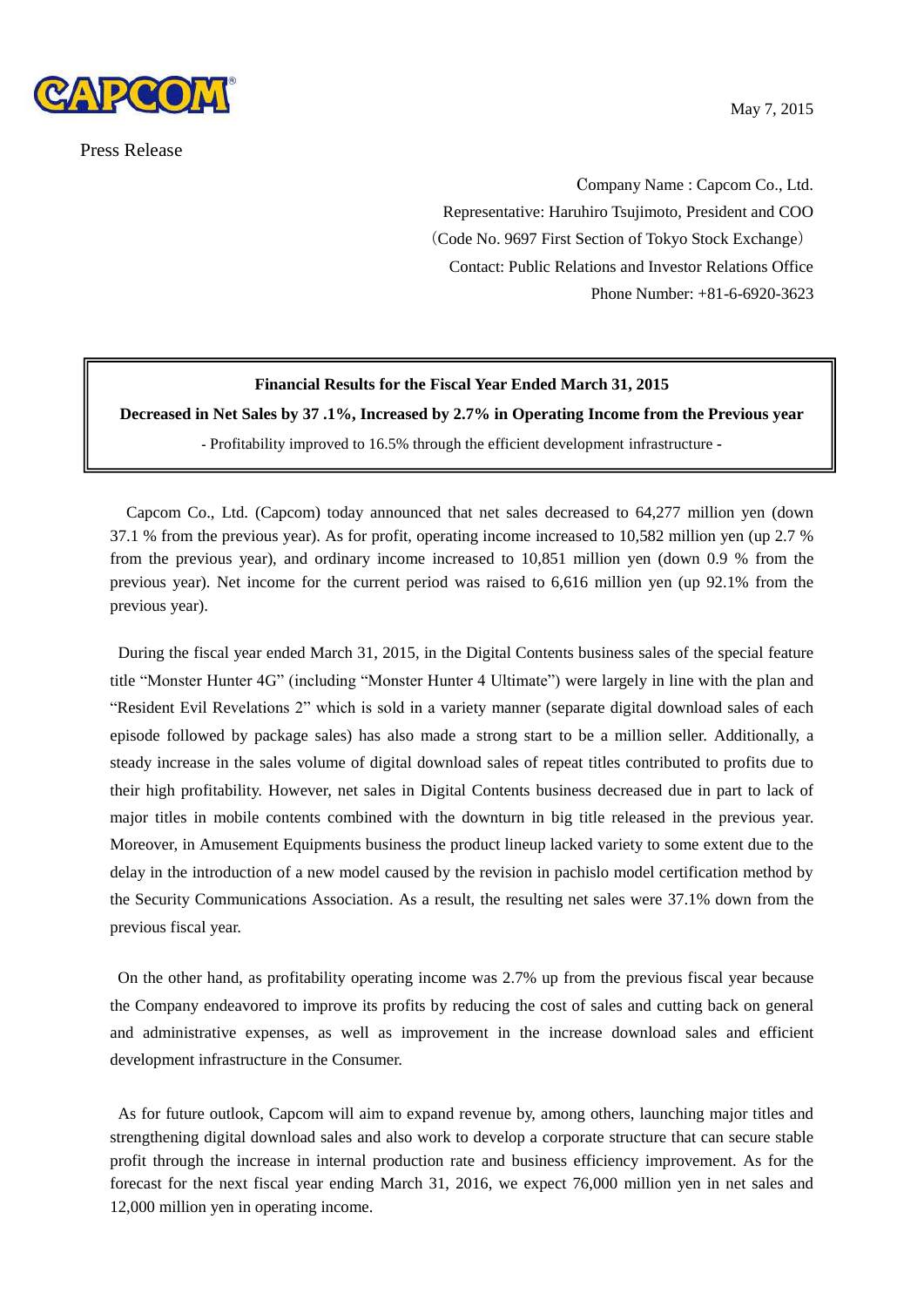|                           | Net sales   | Operating income | Ordinary income | Net income   |
|---------------------------|-------------|------------------|-----------------|--------------|
|                           | Million Yen | Million Yen      | Million Yen     | Million Y en |
| Year ended March 31, 2015 | 64,277      | 10,582           | 10.851          | 6.616        |
| Year ended March 31, 2014 | 102,200     | 10,299           | 10,946          | 3.444        |

1. Consolidated Financial Results of the Year Ended March 31, 2015 (April 1, 2014 – March 31, 2015)

#### 2. Forecast for the Fiscal Year Ending March 31, 2016

|                            | Net sales   | Operating     |               | Ordinary<br>Net income |                          |
|----------------------------|-------------|---------------|---------------|------------------------|--------------------------|
|                            |             | <i>n</i> come | <i>n</i> come |                        | share of<br>common stock |
|                            | Million Yen | Million Yen   | Million Yen   | Million Yen            | Yen                      |
| Year ending March 31, 2016 | 76,000      | 12,000        | 11,700        | 7,700                  | 136.94                   |

Note: Capcom discloses a full year business forecast, as it manages its business performance on an annual basis.

## 3. Status of Each Operational Department

### (1) Digital Contents

(Unit: Millions of Yen)

|                  | Year ended March 31, 2014 | Year ended March 31, 2015 | Difference $(\%)$ |
|------------------|---------------------------|---------------------------|-------------------|
| Net sales        | 65,824                    | 45,351                    | $-31.1\%$         |
| Operating income | 4.489                     | 10,208                    | 127.4%            |
| Operating margin | $6.8\%$                   | 22.5%                     |                   |

- a. In the Digital Contents business, sales of the special feature title "Monster Hunter 4G" (including "Monster Hunter 4 Ultimate") (for New Nintendo 3DS and Nintendo 3DS) were largely in line with the plan and sales of "Ultra Street Fighter IV" (for PlayStation 3, Xbox 360, and PC) targeting overseas markets were also solid, reflecting its strong popularity.
- b. "Resident Evil Revelations 2" (for PlayStation 3, PlayStation 4, Xbox 360, Xbox One, and PC), which is sold in a variety of purchase options (separate digital download sales of each episode followed by package sales), has also made a strong start.
- c. In addition to the satisfactory sales of "Dead Rising 3" (for Xbox One and PC), which was a million seller in the previous fiscal year, a steady increase in the sales volume of digital download sales of repeat titles contributed to profits due to their high profitability.
- d. On the other hand, sales of "Gaist Crusher God" (for Nintendo 3DS) were below expectations. Moreover, although there was a lack of major titles among Capcom's mobile phone contents with certain exceptions including "Monster Hunter Freedom Unite for iOS", the overhaul of the profit structure contributed to profitability improvement.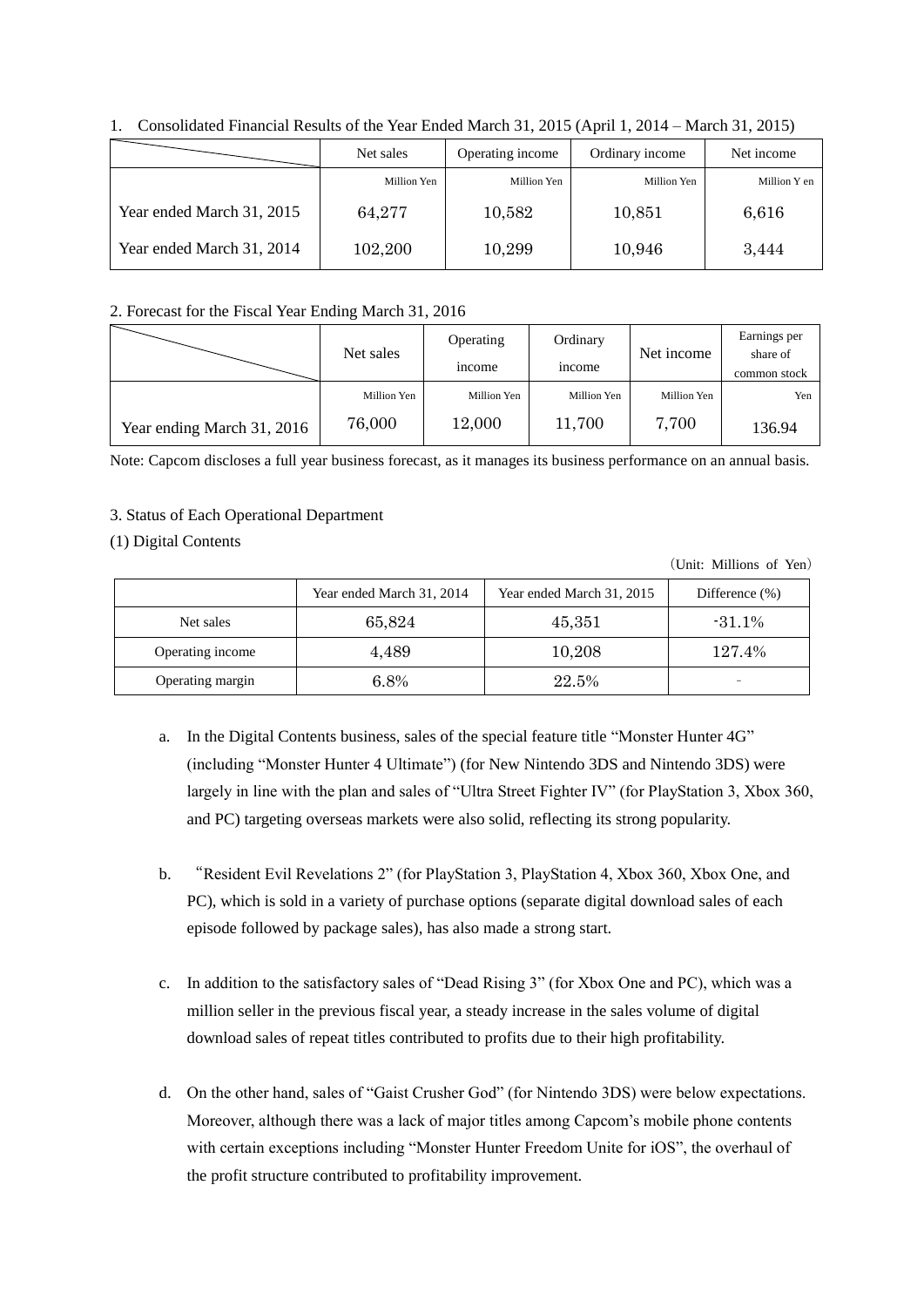- e. However, overall sales did not offset the aforementioned downturn in "Monster Hunter 4" (for Nintendo 3DS).
- f. The resulting net sales were 45,351 million yen (down 31.1% from the previous fiscal year), and operating income was 10,208 million yen (up 127.4% from the previous fiscal year).

### (2) Arcade Operations

(Unit: Millions of Yen)

|                  | Year ended March 31, 2014 | Year ended March 31, 2015 | Difference $(\% )$ |
|------------------|---------------------------|---------------------------|--------------------|
| Net sales        | 10,620                    | 9,241                     | $-13.0\%$          |
| Operating income | 1.617                     | 940                       | $-41.8%$           |
| Operating margin | 15.2%                     | 10.2%                     |                    |

- a. In the Arcade Operations business, with the market continuing to be weak due to the increased diversity in how people spend leisure time, a lack of products that attract new customers, and other factors, Capcom strived to expand its customer base by acquiring new visitors such as senior and family customers in addition to the core younger generation customers. Specific measures taken included free experience tour offerings for elderly persons and the nationwide opening of five "Asobi Okoku peekaboo" sites targeting younger children.
- b. However, business remained weak due to the underperformance of existing arcades, in addition to the impact of the consumption tax hike and fickle weather. During the fiscal year under review, a new arcade was open in Saitama Prefecture while one unprofitable arcade was closed, bringing the total number of arcades to 33.
- c. The resulting net sales were 9,241 million yen (down 13.0% from the previous fiscal year), and operating income was 940 million yen (down 41.8% from the previous fiscal year).

# (3) Amusement Equipments

(Unit: Millions of Yen)

|                  | Year ended March 31, 2014 | Year ended March 31, 2015 | Difference $(\% )$ |
|------------------|---------------------------|---------------------------|--------------------|
| Net sales        | 23,160                    | 7,540                     | $-67.4\%$          |
| Operating income | 7,131                     | 2,736                     | $-61.6\%$          |
| Operating margin | 30.8%                     | 36.3%                     | -                  |

a. In the Pachinko & Pachislo sub-segment, although the product lineup lacked variety to some extent due to the delay in the introduction of a new model caused by the revision in pachislo model certification method by the Security Communications Association, "Sengoku BASARA 3" introduced in the first half of the current fiscal year as well as highly profitable repeat sales supported the revenue stream.